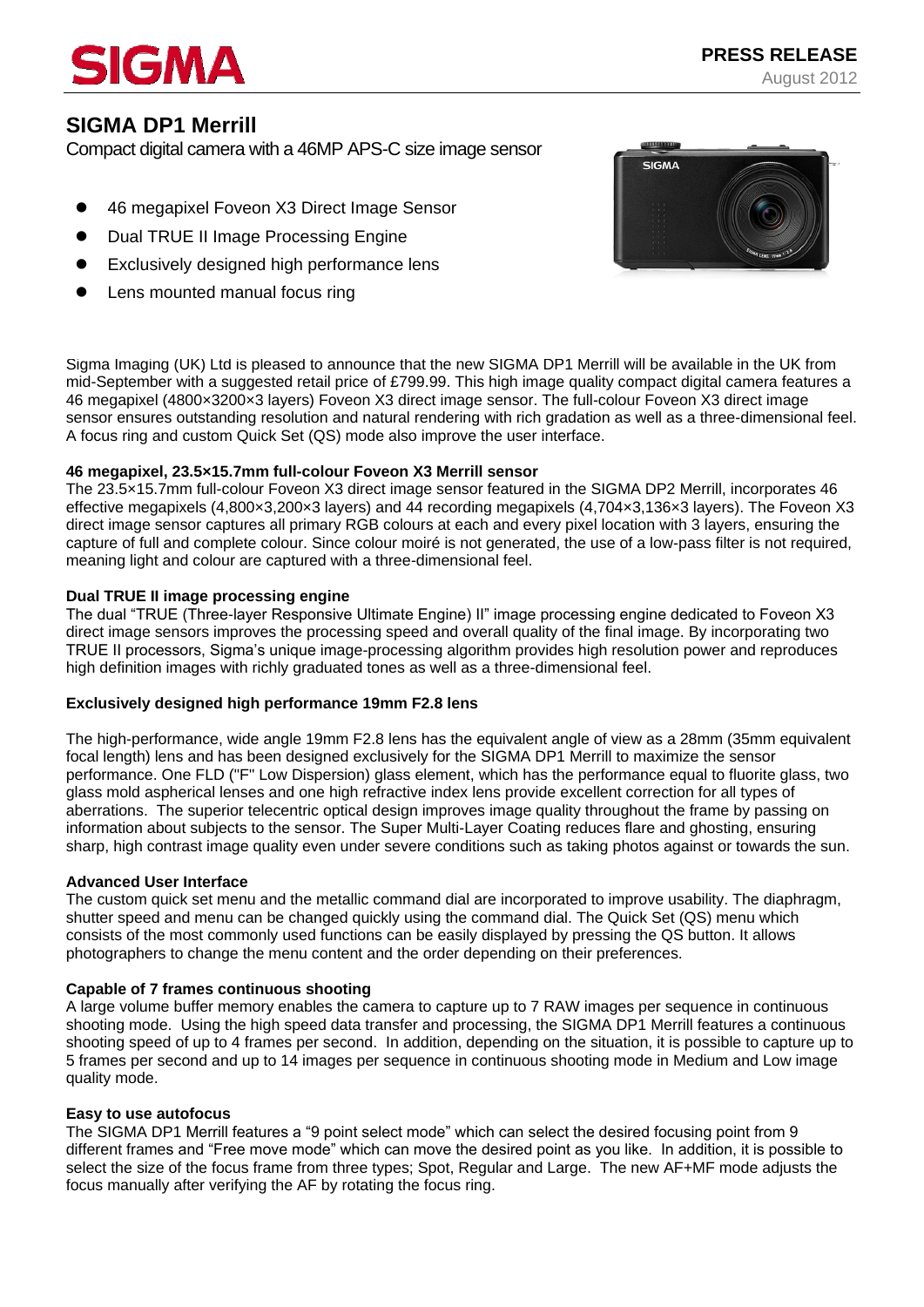# **Manual Focus**

Manual Focus is available for use when autofocus or focus lock is not desired. It is possible to use the focus ring for focusing just like an SLR camera. It is also possible to magnify the display to ensure precise focusing.

# **RAW+JPEG format recording**

The SIGMA DP1 Merrill features a RAW data recording mode for retaining full image capture detail of the utmost quality captured through the direct image sensor, plus a JPEG recording format for convenience. The RAW data format provides pure data for high-resolution images, and uses lossless compression for more compact, yet uncompromised, data files. The RAW data format of the camera keeps brightness and colour data in a 1:1 ratio without relying on interpolation. When the image is processed in SIGMA Photo Pro, it will preserve the balance of the natural data for the best photos with the best image quality. It is also possible to record RAW data and JPEG data simultaneously to provide more convenience.

# **SIGMA Photo Pro (supplied)**

The supplied image processing software, "SIGMA Photo Pro", converts RAW data quickly and easily. It renders the full, 46 megapixel data. While looking at the captured images, it is possible to achieve the desired photographic expression by moving the sliders. It incorporates functions such as a loupe, exposure picker, print, JPEG conversion, and batch white balance settings, highlight correction, noise reduction and aberration correction mode.

#### **Portable compact and lightweight body**

The SIGMA DP1 Merrill has compact dimensions of 121.5mm (W)  $\times$  66.7mm (H)  $\times$  59.2mm (D), and weighs just 360g. The supplied neck strap provides perfect mobility for candid photography.

#### **SD card**

The SIGMA DP1 Merrill adopts the SD Card (SDXC compatible) which is compact and easy to carry.

#### **Large, highly visible 3.0" TFT colour LCD Monitor**

The SIGMA DP1 Merrill features a 3.0 inch TFT colour monitor which ensures great visibility even outside in the daytime. This approximately 920,000 pixel resolution LCD monitor benefits from a wide viewing angle, making it easy to capture detail and to check focusing and composition.

#### **Hot Shoe**

The SIGMA DP1 Merrill is equipped with a hot shoe, allowing use of the dedicated external flashgun EF-140 DG (optional) as well as SIGMA electronic flashguns for SD series such as EF-610 DG Super (optional) and EF-610 DG ST (optional).

#### **Dedicated lens hood**

The dedicated bayonet lens hood (LH1-01) can be attached to block out extraneous light. \* Lens hood sold separately

#### **Movie Mode**

Movies can be recorded with VGA (640×480) size. The number of shooting frames per second is 30 frames.

[Accessories]

# **LH1-01 Lens Hood**

The dedicated bayonet lens hood (LH1-01) can be attached to block out extraneous light.

#### **VF-11 Viewfinder**

This precision-made optical viewfinder mounts on the camera's hot shoe. It allows framing of the image without using the LCD monitor.

# **EF-140 DG Electronic Flash**

A compact flashgun designed exclusively for the DP series cameras and featuring a Guide Number of 14. This flashgun extends the camera's photographic possibilities with such features as fill-in flash and full-flash for night photography.

#### **SAC-5 AC Adapter**

when using your camera for an extended period of time or connecting the camera to a computer. AC Adapter SAC-5 is used together with DC connector DC-11. DC connector DC-11 is supplied with AC Adapter SAC-5.